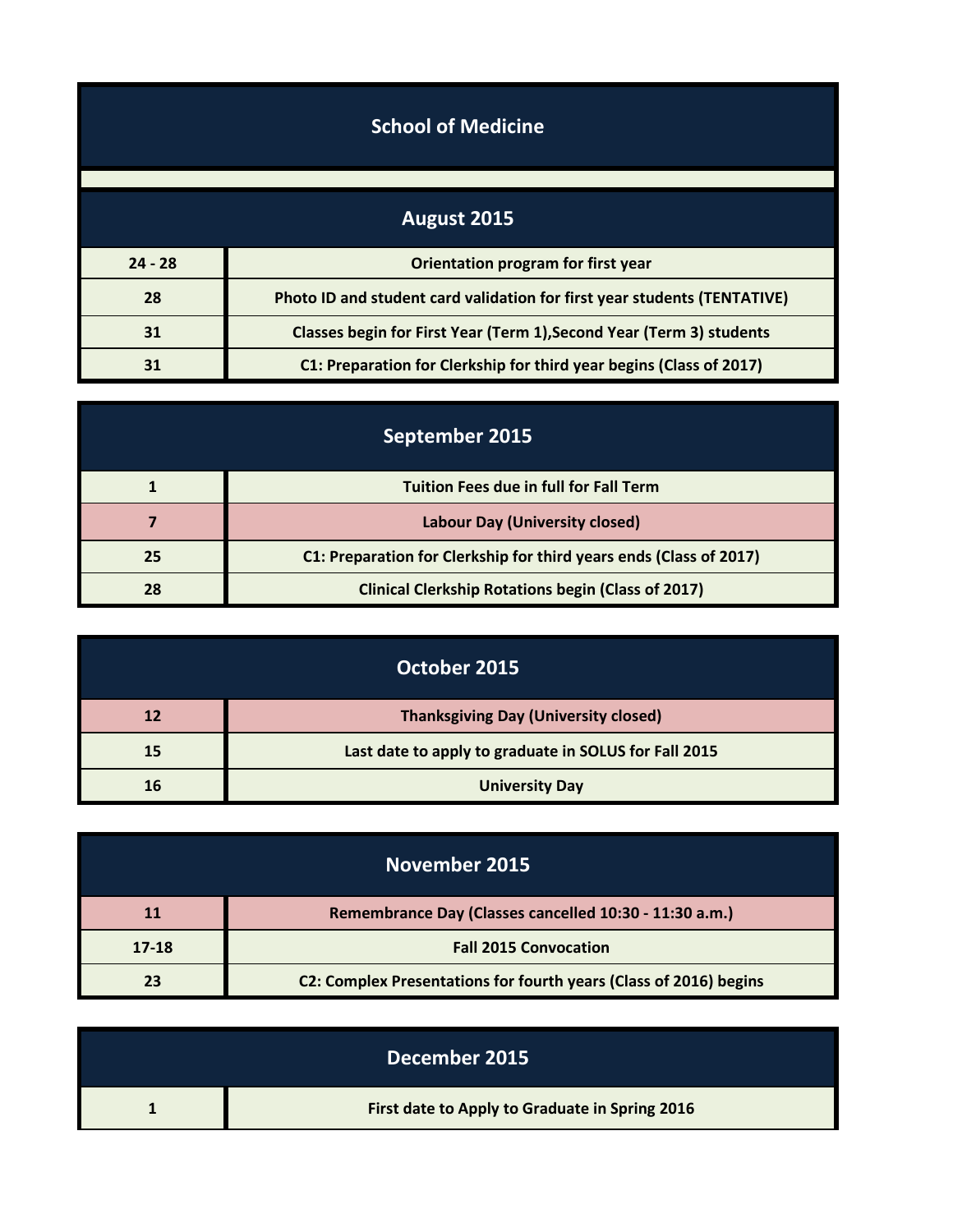|          | <b>Classes end for first and second years</b>                                                                                                             |
|----------|-----------------------------------------------------------------------------------------------------------------------------------------------------------|
| 6        | <b>Commemoration Day (examinations will not be held)</b>                                                                                                  |
| $7 - 18$ | Study and evaluation for first and second years                                                                                                           |
| 18       | Fall terms end for first and second years                                                                                                                 |
| 18       | C2: Complex Presentations for fourth years (Class of 2016) ends                                                                                           |
| 18       | Clinical Clerkship ends for third year (evening call ends @10:00 p.m. Saturday,<br>December 19th; overnight call ends @10:00 a.m. Sunday, December 20th)) |

| January 2016 |                                                                   |
|--------------|-------------------------------------------------------------------|
|              | <b>New Year's Day (Statutory holiday)</b>                         |
|              | <b>Clerkship resumes for Meds 2016 and 2017</b>                   |
|              | Classes resume for first and second years (Terms 2A and 4A begin) |
|              | Supplemental / Make Up Exams (if required)                        |
| 16           | <b>CaRMS Interview Period for Meds 2016 begins</b>                |

| <b>February 2016</b> |                                                          |
|----------------------|----------------------------------------------------------|
|                      | First date to apply to graduate in SOLUS for Spring 2016 |
|                      | <b>CaRMS Interview Period for Meds 2016 ends</b>         |
| 8                    | <b>Final clinical rotations begin for Meds 2016</b>      |
| 15                   | <b>Family Day (classes will not be held)</b>             |
| 26                   | <b>Classes end for Terms 2A and 4A</b>                   |
| 29                   | Study and evaluation for Terms 2A and 4A begins          |

| <b>March 2016</b> |                                                       |
|-------------------|-------------------------------------------------------|
| 4                 | Study and evaluation for Terms 2A and 4A ends         |
| $7 - 11$          | Term begins for Terms 2B and 4B                       |
| $14 - 18$         | Spring Break (Pre-clerkship classes will not be held) |